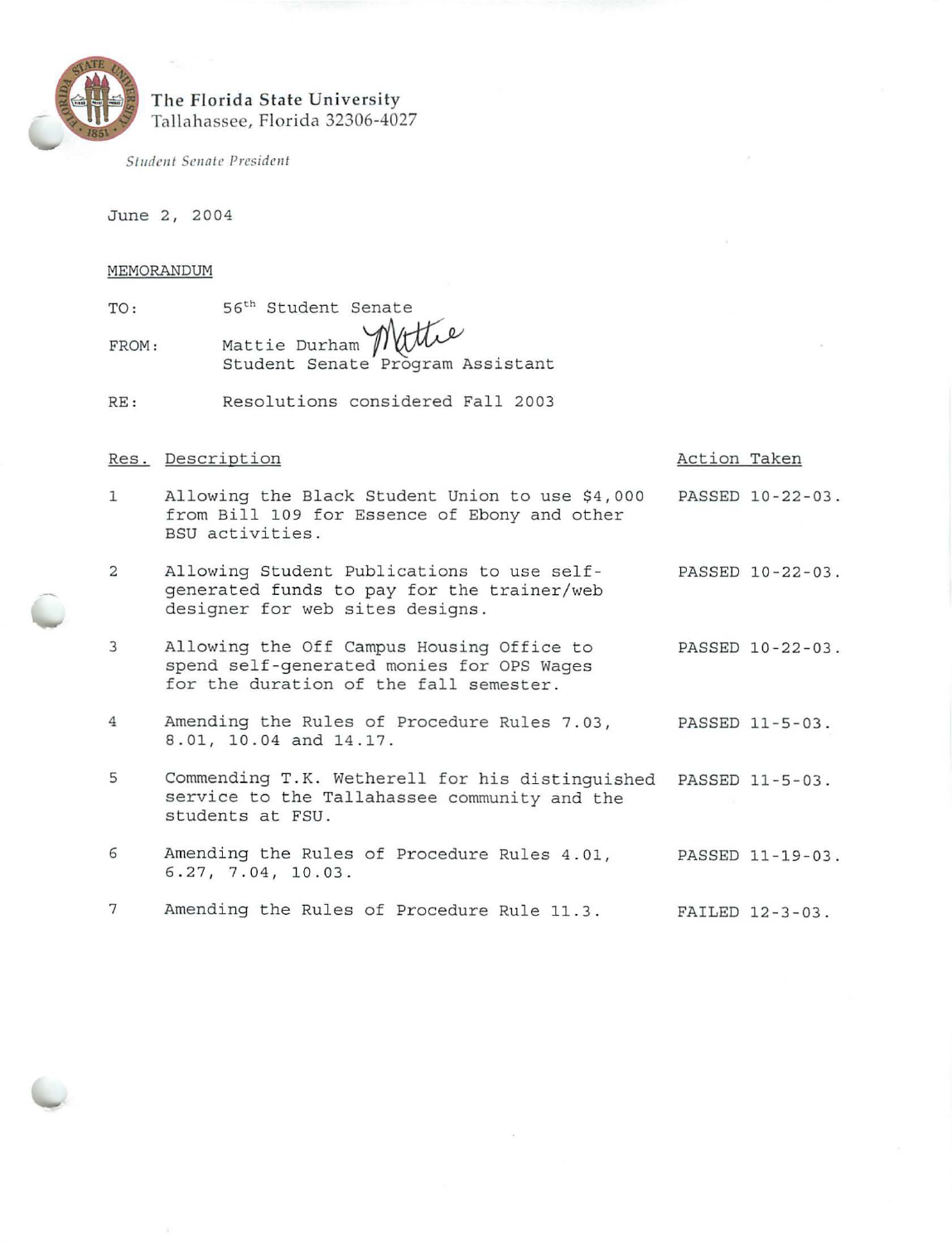

# **The Florida State University**  Tallahassee, Florida 32306-4027

*Student Senate President* 

•

June 2, 2004

### MEMORANDUM

- TO : FROM: 56<sup>th</sup> Student Senate Mattie Durham~ Student Senat~ ~ Assis tant
- RE: Resolutions considered Spring 2004

# Res. Descr iption

- 8 Requesting the Registrar to have a more flexible policy for those students who were not able to attend their first class until after drop and add has passed.
- 9 A tribute to African Americans during Black History Month .
- 10 Adding "sexual orientation" to the FSU Equal Employment Opportunity and Non - Discrimination Policy . PASSED 1 -14 -04.
- 11 Asking the Faculty Senate and appropriate administrators to examine the plus/minus grading system with the Senate's recommendation to drop the minus . PASSED 3-3 -04.
- 12 Asking that a copy of all legislation that affects graduate students be sent to the Speaker of COGS. PASSED 1-21-04.
- 13 Thanking Savion Glover for performing and spe aking at FSU . PASSED 1-21- 04 .
- 14 Amending the Rules of Procedure Rules 14 .14 and 14 .14, Senate absences . PASSED 2-11 -04 .
- 15 Amending the Rules of Procedure Rules 7.03 C and 7.04 B, clarifying committee appointments . PASSED 2-11 -04.

## Action Taken

WITHDRAWN BY SPONSOR .

PASSED 1-14 -04 .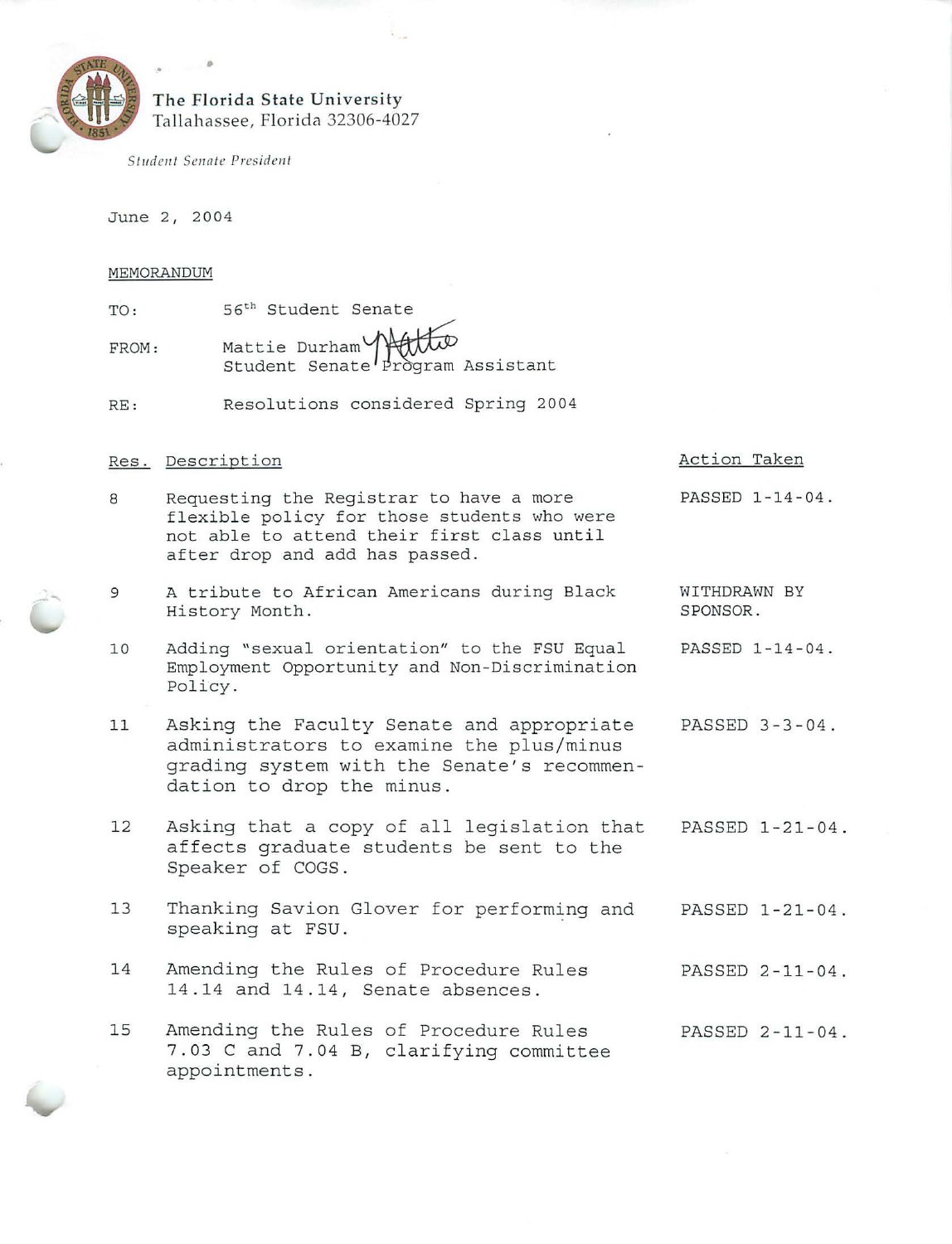Memorandum Page two June 2, 2004

 $\mathcal{L}(\mathbf{p})$ 

|                 | Res. Description                                                                                                                                                                             | <b>Action Taken</b> |
|-----------------|----------------------------------------------------------------------------------------------------------------------------------------------------------------------------------------------|---------------------|
| 16              | Amending the Rules of Procedure Rule 6.25,<br>Ad Hoc Committees clarification.                                                                                                               | PASSED 2-11-04.     |
| 17 <sub>2</sub> | Amending the Rules of Procedure Rules<br>8.01 A, 15.02, 15.03, 15.04, 15.05, and<br>15.06, Duties and Discipline.                                                                            | PASSED 2-11-04.     |
| 18A             | Recognizing African Americans contributions<br>of leadership, courage, compassion and<br>character during Black History Month.                                                               | PASSED 1-28-04.     |
| 18B             | Amending the Rules of Procedure Rules 5.01<br>5.02, 5.03, 5.04, 15.08, and deleting Rules<br>15.09 through 15.12, Parliamentarian, Page<br>and Sergeant at Arms.                             | PASSED 2-11-04.     |
| 19              | Disapproval of plans by the FSU Board of<br>Trustees and Board of Governors to charge<br>out-of-state tuition rates to any under-<br>graduate credit hours taken in excess of<br>10 percent. | PASSED 2-18-04.     |
| 20 <sub>o</sub> | Amending the Rules of Procedure, Rules<br>9.07, 9.08, and 12.07, Senate Rules of<br>Order.                                                                                                   | PASSED 2-18-04.     |
| 21              | Amending the Rules of Procedure, Rule<br>7.01 D, the Senate Budget Committee.                                                                                                                | PASSED 3-3-04.      |
| 22              | Congratulating Delmar Johnson and Jamie<br>Grant on their upcoming marriage.                                                                                                                 | PASSED 2-11-04.     |
| 23              | Removing Proviso Language from 2003<br>Sweepings allocation to HLSU for their<br>concert.                                                                                                    | PASSED 2-11-04.     |
| 24              | Allowing FSU students to get into SGA<br>sponsored events before the public.                                                                                                                 | WITHDRAWN 3-3-04.   |
| 25              | Interaction between PCC-SGC and FSU-SGA,<br>to ensure that PCC-SGC adheres strictly<br>to guidelines in Chapter 601.3, Section 5.                                                            | PASSED 3-3-04.      |

 $\mathcal{L}^{\pm}$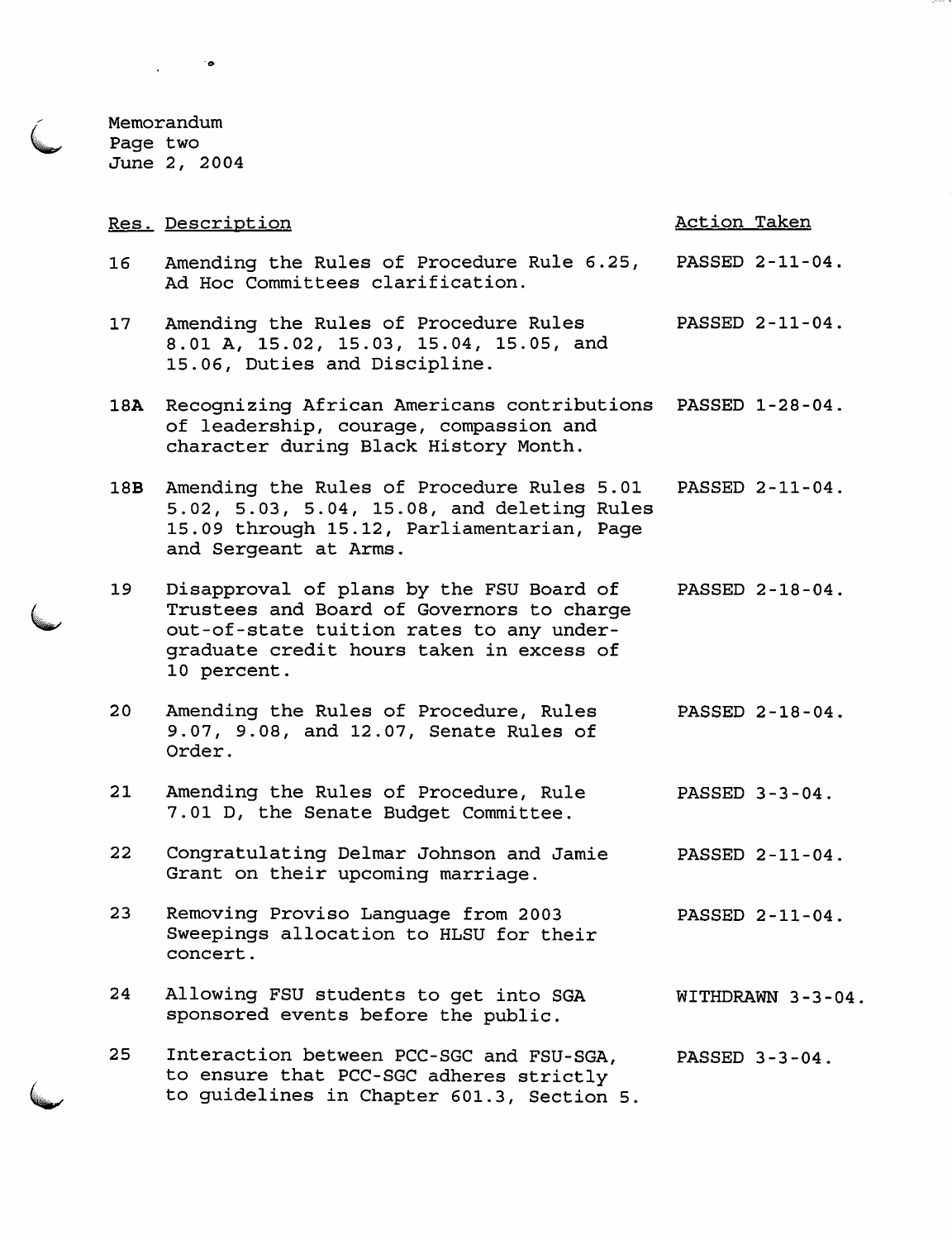Memorandum Page three June 2, 2004

 $\label{eq:2.1} \begin{array}{l} \mathbf{y} & \mathbf{y} \\ \mathbf{y} & \mathbf{y} \end{array}$ 

|                 | Res. Description                                                                                   | Action Taken      |
|-----------------|----------------------------------------------------------------------------------------------------|-------------------|
| 26 <sub>2</sub> | Amending the Rules of Procedure, Rule 6.13, PASSED 3-24-04.<br>Standing Committee Business.        |                   |
| 27              | Giving FSU priority over non-FSU students<br>to FSU sponsored events.                              | PASSED 3-24-04.   |
| 28              | Congratulating the Office of Multicultural<br>Affairs and Diversity Ambassador Program.            | PASSED 3-24-04.   |
| 29              | Nominations for the Senate Hall of Fame.                                                           | PASSED 3-24-04.   |
| 30              | Amending the Rules of Procedure, Rule<br>Rule 14.13, Senate attendance.                            | PASSED 4-7-04.    |
| 31              | Amending the Rules of Procedure, Rules<br>7.03, 7.04 and 8.01.                                     | PASSED 4-7-04.    |
| 32              | Amending the Rules of Procedure, Rule<br>15, Senators: Duties and Discipline.                      | PASSED 4-7-04.    |
|                 |                                                                                                    |                   |
| 33 <sup>°</sup> | Commending the Multicultural Affairs Office<br>on Multicultural Leadership Week.                   | WITHDRAWN 4-7-04. |
| 34              | Commending National Society of Black<br>Engineers (NSBE) members on their<br>accomplishments.      | PASSED 3-31-04.   |
| 35 <sub>1</sub> | Authorizing the American Indian Student<br>Union to spend \$9,350 on dancers for their<br>Pow Wow. | PASSED 4-7-04.    |
| 36              | Recognizing April 5-9, 2004, as Graduate<br>Students Appreciation Week.                            | PASSED 4-7-04.    |
| 37              | Recognizing the FSU Flying High Circus for<br>their hard work.                                     | PASSED 4-14-04.   |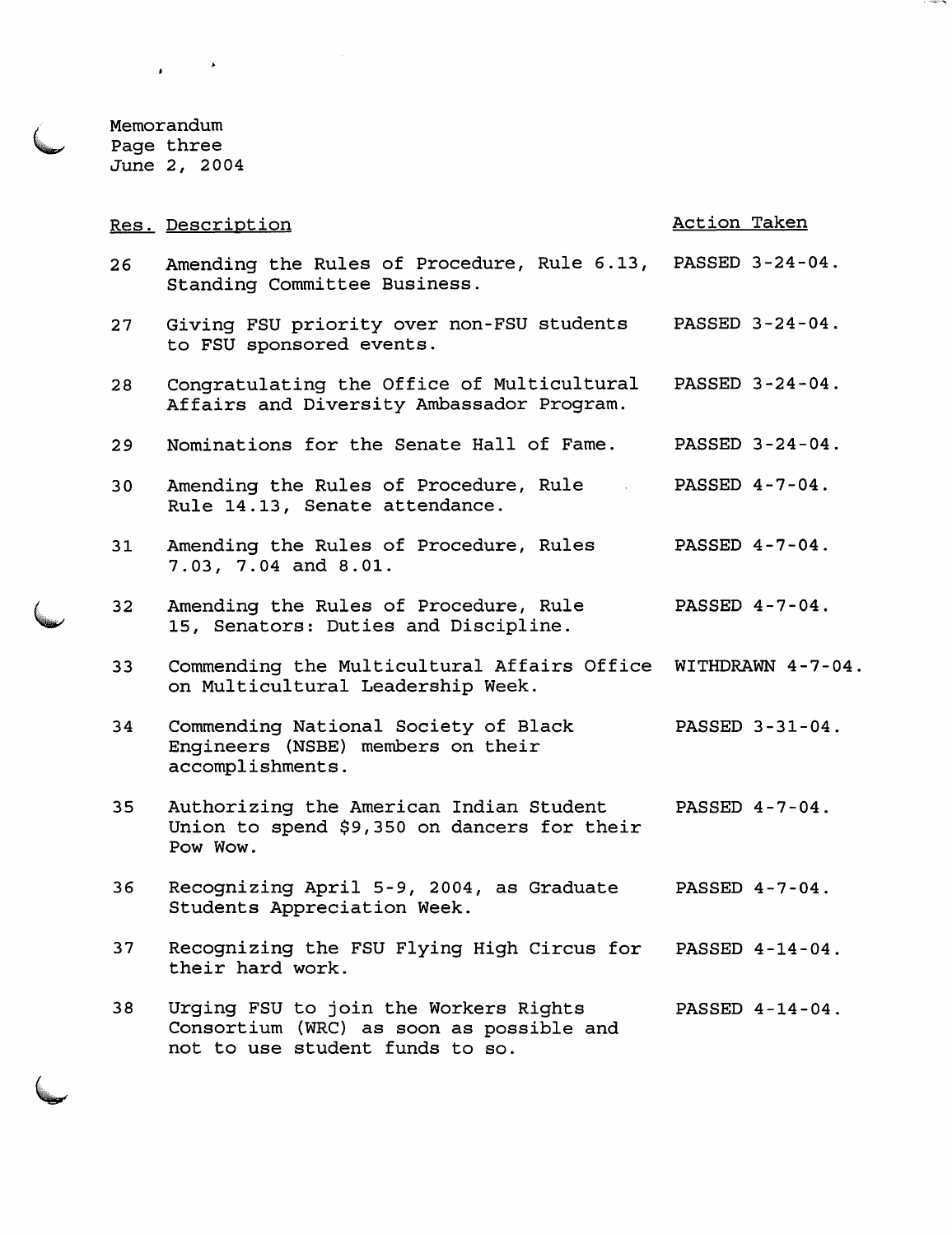Memorandum Page four June 2, 2004

 $\subset$ 

### Res. Description and the contraction of the contraction of the Action Taken

 $\star^\star$ 

- 39 Removing Proviso Language from Starlight PASSED 4-14-04. Childcare Center funding for summer camp and instead using the funds to buy playground and classroom equipment.
- 40 Changing Proviso Language for the Union to PASSED 4-14-04. place the Plasma TV in Krentzman Lounge.
- 41 Removing Proviso Language to allow the PASSED 4-14-04. FSU Law Review office to purchase a printer.
- 42 Approving CPE to pay Alexander Cockburn over PASSED 4-21-04. \$4,000 his speaking engagement at FSU.
- 43 Recognizing Oncoming Traffic for their out- PASSED 4-21-04. standing achievements and commitment to civic responsibility.
- 44 Recognizing and honoring the 35<sup>th</sup> Earth Day PASSED 4-21-04. Celebration, on April 22, 2004.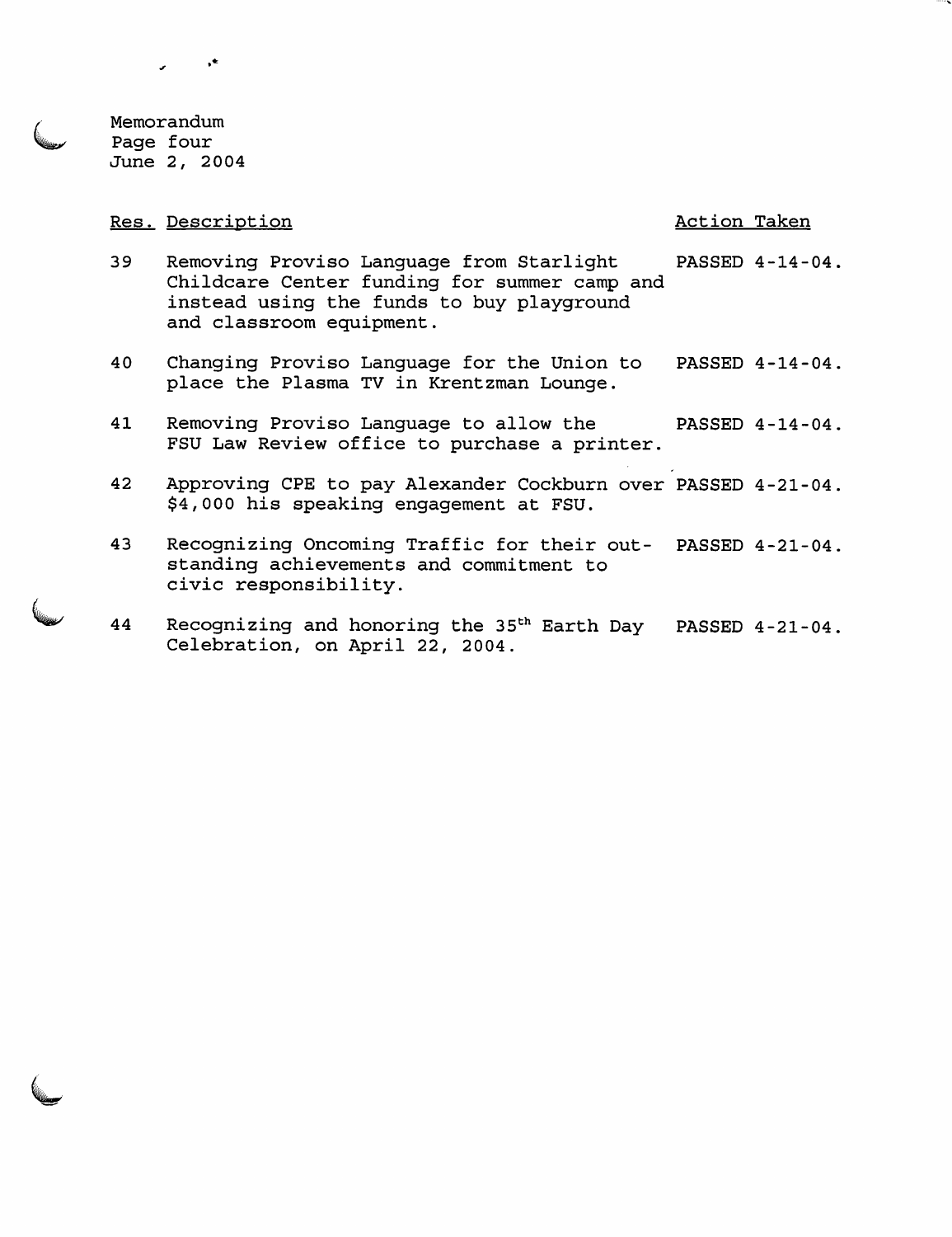

. '

# **The Florida State U nive rsity**  Tallahassee, Florida 32306-4027

*Student Senntc President* 

August 6, 2004

# MEMORANDUM

TO: 56<sup>th</sup> Student Senate FROM: Mattie Durham Matti Student Senate Program Assistant

RE: Resolutions considered Summer 2004

Resolutions considered the Summer Senate session 2004.

|    | Res. Description                                                                                                                                                                                                                                        | Action Taken |                 |
|----|---------------------------------------------------------------------------------------------------------------------------------------------------------------------------------------------------------------------------------------------------------|--------------|-----------------|
| 45 | Commending Patrick Sullivan and Erin Whitney on<br>their upcoming marriage on May 22, 2004.                                                                                                                                                             |              | PASSED 5-12-04. |
| 46 | Expressing appreciation for Vice President Richard<br>B. Cheney speaking at FSU's Spring Graduation.                                                                                                                                                    |              | PASSED 5-19-04. |
| 47 | Removing proviso language so that Student Legal<br>Services can purchase a desk for their office.                                                                                                                                                       |              | PASSED 5-19-04. |
| 48 | Allowing the NAACP to use money earmarked to bring<br>Earnest Green to speak at FSU, to be used to buy<br>nametags, handbooks and membership drive materials.                                                                                           |              | PASSED 5-19-04. |
| 49 | Recommending that the academic colleges/schools and<br>departments inform students of the availability<br>of "Delayed Delivery Loans".                                                                                                                  |              | PASSED 6-9-04.  |
| 50 | Revising the Rules of Procedure Rules 7.03, 7.04,<br>8.01, 11.23, 13.02, 15.01, 15.02, 15.03, 15.04,<br>15.05, 15.06 and 15.07.                                                                                                                         |              | PASSED 6-19-04. |
| 51 | Asking that the Florida State University Faculty<br>Senate of the Office of Registrar research, consider<br>and implement a new course scheduling structure that<br>eliminates the possibility of overlap in course times.                              |              | PASSED 6-9-04.  |
| 52 | Amending Rules of Procedure Rule 6.01, Committee<br>Appointments, allowing the Senate President to serve<br>as an ex-officio member of committees and the Senate<br>Pro Tempore serve as an ex-officio voting member of<br>the Senate Budget Committee. |              | PASSED 6-19-04. |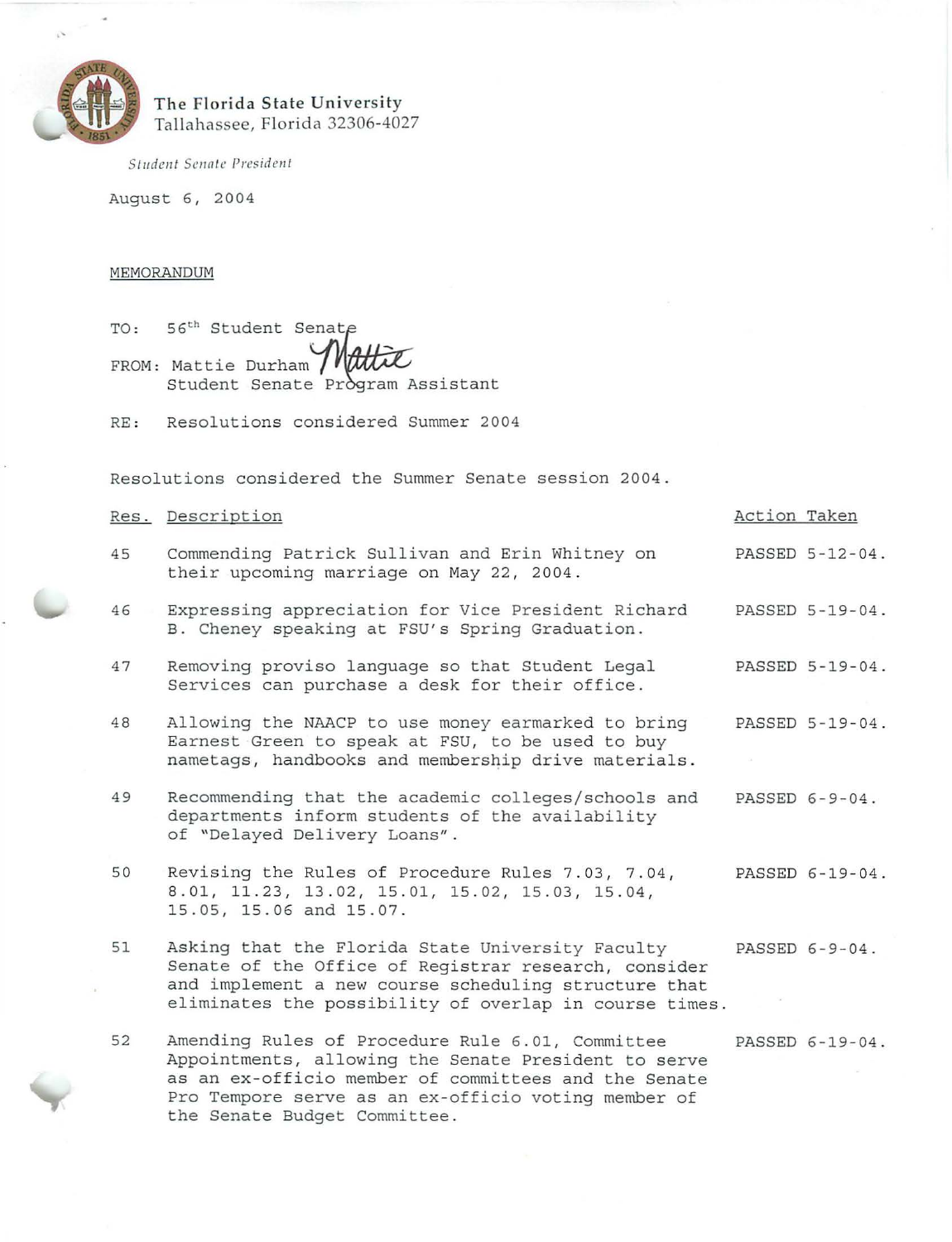Memorandum Page two August 6, 2004

 $\hat{\mathcal{N}}_1$ 

 $\bullet$ 

|    | Res. Description                                                                                                                                                       | Action Taken                                         |
|----|------------------------------------------------------------------------------------------------------------------------------------------------------------------------|------------------------------------------------------|
| 53 | Urging Office of Parking and Transportation Services<br>to take appropriate action to ensure that the<br>proposals enumerated in this resolution receive<br>attention. | PASSED 6-19-04.                                      |
| 54 | Allowing Off Campus Housing to spend self-generated<br>monies for OPS Wages to pay the Assistant Director<br>for summer semester 2004, fall 2004 and spring 2005.      | PASSED 6-9-04.                                       |
| 55 | Amending the Rules of Procedure Rule 11.16,<br>Introduction of Measures and Motions.                                                                                   | POSTPONED.                                           |
| 56 | Recommending to the Faculty Senate that they consider<br>the addition of dance classes for the Humanities<br>Division.                                                 | FAILED $7-14-04$ .<br>YES-12, NO-17,<br>ABSTAINED-1. |
| 57 | Nominating Senator J'Tia Taylor to be one of the<br>nominees for the Senate Hall of Fame. She was<br>nominated by the 55 <sup>th</sup> Student Senate.                 | PASSED 6-30-04.                                      |
| 58 | Recognizing President Ronald Reagan contribution to<br>American life.                                                                                                  | PASSED 6-30-04.                                      |
| 59 | Allowing the Women's Center to spend more than<br>\$4,000 to bring Brent Scarpo to FSU.                                                                                | PASSED 7-7-04.                                       |
| 60 | Recognizing Jessica Hanson, Student Body Vice<br>President, for her great service to the FSU.                                                                          | PASSED 7-7-704.                                      |